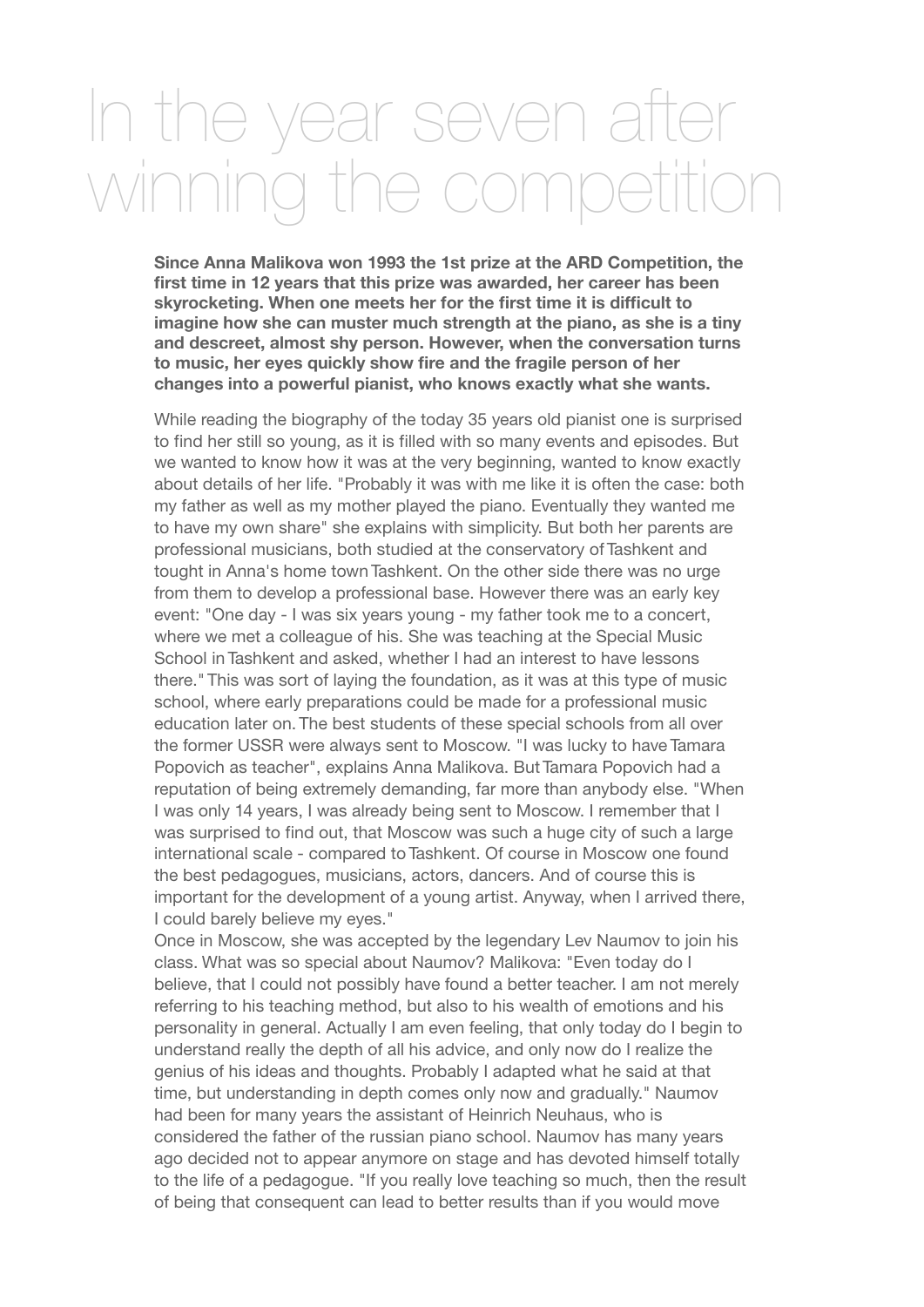back and forth between concert platform and classroom", the pianist believes today. He had at times up to 30 students and also his former students come now and then to play for him and get his advice. The situation is like that until today.

To have to leave from home at the age of 14 was difficult for Anna Malikova: "I was not that type who found easy contact to other people, and I was pretty shy. My mother was afraid, that I would not stand living alone in such a big city and had told me, that she would bring me back at once, should I call her. But Moscow was for me a miracle: even only three or four days after my arrival I felt already like at home." However, life at the boarding house of the school and later in the guesthouse for students was all but easy - and this had to be her home for the coming 12 years. And what about the competition between schoolmates, was it tough? "It became sort of tough later, in the conservatory, but not in the Central Music School. Once in the conservatory, the only aim for everybody was to take part in international competitions. The system was like that: first you had to audition within the conservatory and then, if you proved good enough, you were sent to the republics to perform there. The final remainder had eventually the chance to be sent to an international competition." But Anna Malikova remembers as well all difficulties. The state had never big funds available and the number of young pianists admitted to a competition was accordingly very small: "Mostly three or four at a time." Of course, this made the competition among comrades only tougher. In the end she was educated five years at the Central Music School by Naumov, then five years at Tchaikovsky Conservatory. The following two years after that she did her "aspirantura" [= doctorate] and finally she was four years assistant of Naumov. A long time, but she says today: "For me it was really a wonderful time."

The first concert, as she remembers, she gave at the age of eight - "a concerto by Kabalevsky with orchestra in Tashkent." When only 13 years old, she played the 3rd piano concerto by Prokofiev also in her home town, even before she began to study with Naumov. Her teacher Popovich had the opinion that once you wanted to play the piano it made more sense to study seriously for the stage instead of playing tunes for grammy. These first public performances were after all rewarding enough. Later however, she had to undergo the crucifying procedures of playing in competitions, as everybody else had to. "Seven years I tried to be admitted to international competitions, however in vain. I only was permitted to audition and to play in the Soviet Union. Of course this was frustrating, but today I believe that this had also its good side. I gained strength and the will to succeed against all odds. And on the other side, if you win an important competition too early, you have usually not enough repertory, not enough experience. Very, very often does it happen that young winners of competitions disappear after some time, as they are not able to withstand permanent pressure."

However, one day she made it to gain the upper hand in the system and she was sent abroad. To Oslo, Warsaw and Sydney. But there was not to be a first prize, although she made it into the finals of each of these competitions. And then, finally, came the collapse of the soviet system and the fall of the iron curtain. "All of a sudden everything was different. The prizes of the above mentioned competitions were not sufficient to help me start a career. Therefore I decided once more to try a competition. And then I realized, that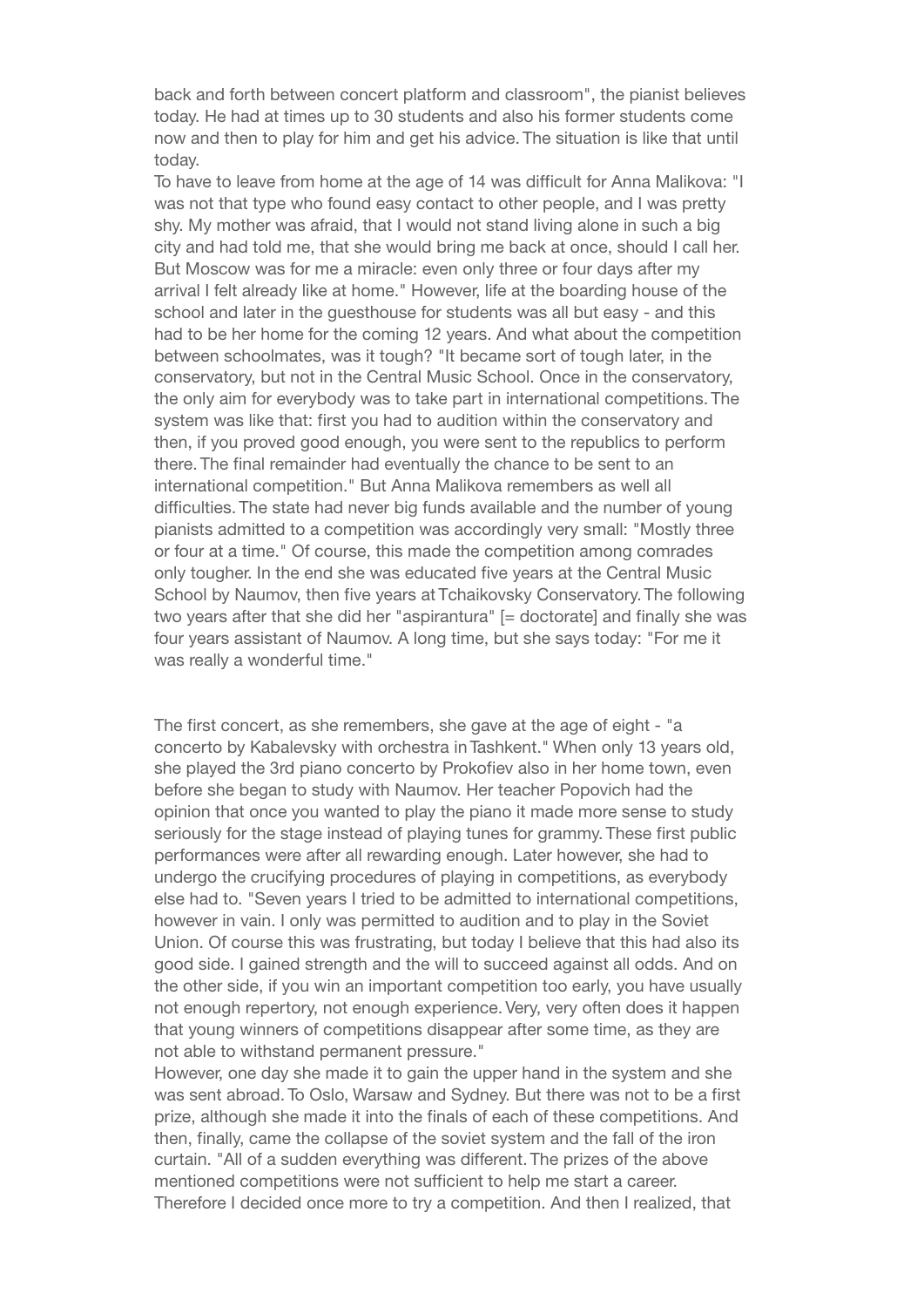each coin has two sides. Although the soviet system was hard for us artists, we could also get a lot of help: once we were admitted and sent to a competition, everything was organized and paid for. We did not have to do anything else than concentrate on performing. Now we were suddenly free, we could do everything - but we had no money. Today many people say: 'What happened with the russian piano school? It went down a lot.' But I am convinced, that many a gifted student just does not have the financial means to study or to go abroad." Eventually Anna Malikova used some savings and went to the ARD Competition München on her own expenses. And it worked. She won it in 1993 and is the only pianist in 12 years that was awarded first prize in this highly important competition. Was this the begin of her career? "Definitely yes. In the following years I have played really very much, 50 to 60 concerts in one year, which is for me very much, as I am physically almost not able to play more," she comments, estimating herself well. Life now was very different from before. "I understood quickly that it is very tiring to have a solo career. The reason: I do not like very much to play the same program over and over again, as I would lose vitality. It is not interesting when you have to play the same program too many times in a row or when you change only one work of a program at a time. If you want to be a serious professional, you need time, time to prepare new repertory and new programs. There are pianists who need more, other less..." However, in 1993 she had a bigger variety in her repertory,than this had been possible, had she won the prize some years earlier. "Additionally, I was more self confident. I did not anymore have in my head only the ideas of my teachers, but was able to develop my own thoughts. It helped probably, that I was at that time already teaching myself for four years, which I believe has helped me considerably with my own artistic development." Then she was still based in Moscow and was travelling from there, "with all the difficulties with regard to obtain visas," as she is recalling. She stayed in Moscow and at the conservatory until 1996 and then moved to Germany. "It was possible to continue to teach, but I was travelling so much that I did not feel comfortable anymore, as I was so to say taking away the place of some other assistant, who needed it more," she says with reference also to the needs of her teacher Naumov. In the meantime Anna Malikova has made a number of recordings for the

italian label Real Sound. One finds most of the important works of Chopin, but also works by Liszt and Schubert on these CD. It seems, that she has after all a preference for romantics or russian music of the 20th century."When I was a small girl, I loved very much Chopin and Liszt, a little later Bach and Mozart. Then it was Schubert and still later I began to like Ravel. Then I discovered Shostakovich and Prokofiev, or to put it into other words: the works of these composers found their way into my understanding. Today it is hard to say what I really like most. There are so many genius styles or composers... I think that a musician should be universal. In a way it makes it difficult that there is such a huge amount of repertory. What I want to say: even if you would really like to play some music it does not mean automatically that you should or even could play it." With the sonatas by Beethoven she still wants to have more time - they figure on the list however. "There are some works, which I would like to play, however cannot. For instance I cannot play a full decime chord, my hands are just too small for that. Why should I then play works which other pianists can do so much better? This is my physical limit."